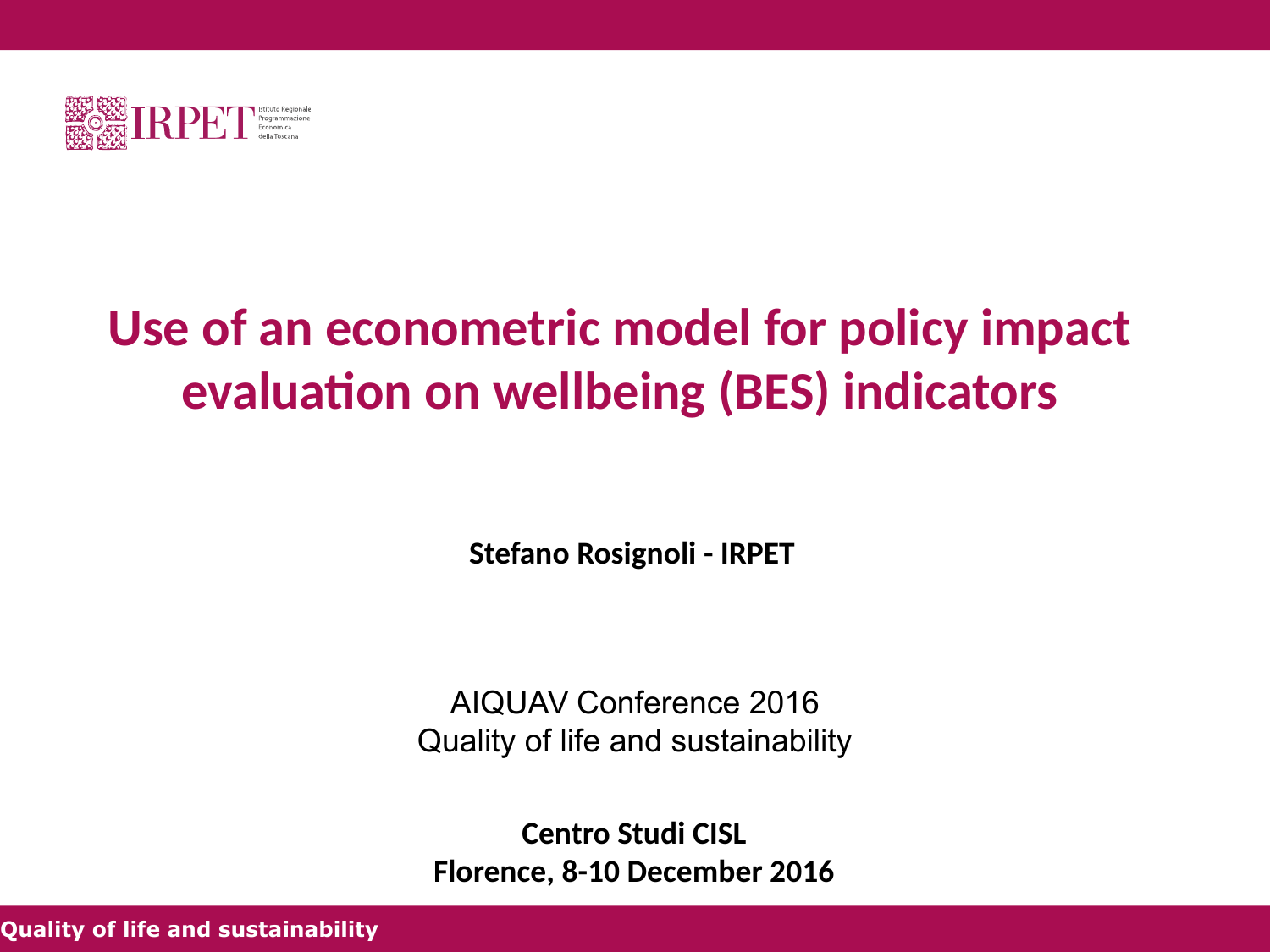### **The work of last years**

The measurement of wellbeing project in the last fifteen years has characterized the activity of many universities and international research institutes

#### **Purpose**

It would be desirable that all the fruitful debate that has taken place in the definition of indicators is replicated to define what are the appropriate determinants of each indicator

#### **From measurement to control**

This phase of specification can be useful to shift the debate from measurement of local wellbeing to a phase of policy impact evaluation on wellbeing measures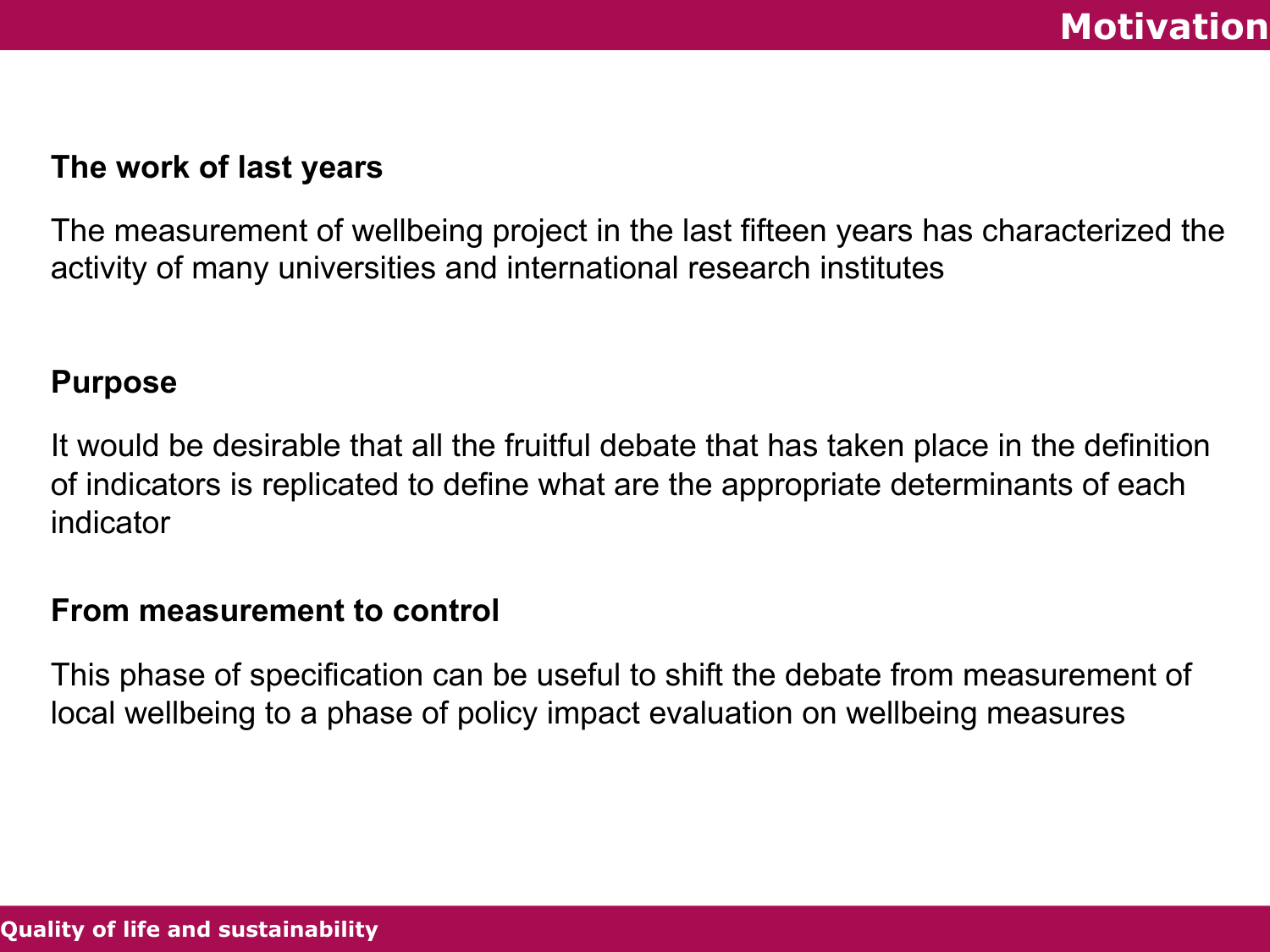# **Some difficulties on building a social econometric model**

The construction of a structural model on wellbeing and development indicators requires to address several theoretical difficulties listed below:

**Several possible specifications**

**Appropriateness of wellbeing/development indicators**

**Inability to measure some determinants**

**Different time horizon chosen to study this relation (the specifications of a short-run model will certainly be different from those long)**

**Assigning a "moral" judgment and a subjective weight of different indicators**

Despite these difficulties, it is useful to estimate a causal relationship in order to plan short, medium and long-term government actions so as to steer the indicators towards progress and growth of the collective well-being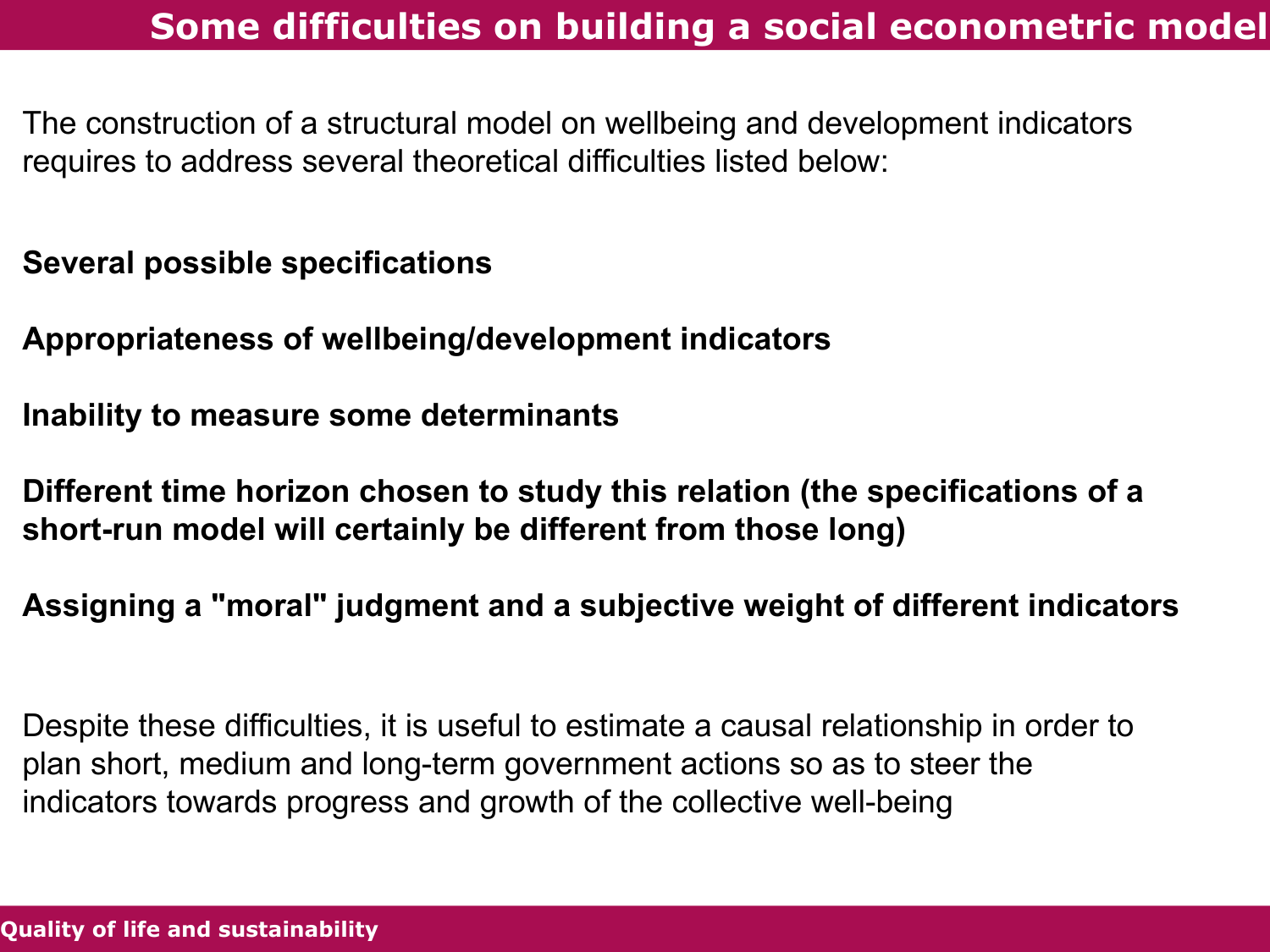### **Data sources of the model**

The econometric model is mainly based on two ISTAT datasets:

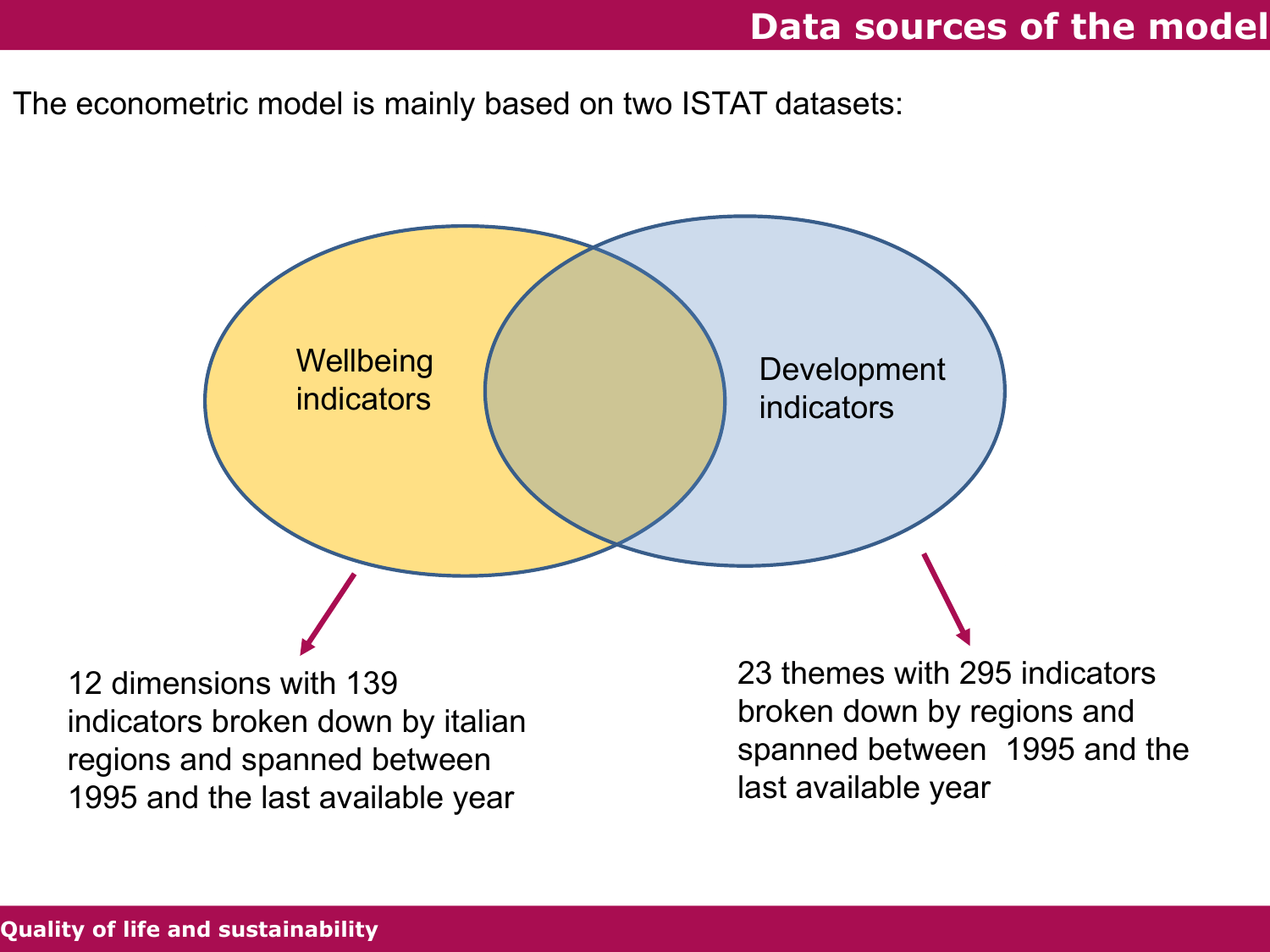## **Wellbeing dimensions of the data sources**

### **Dimensions belonging only to wellbeing dataset**

**Subjective wellbeing**

**Quality of services**

### **Dimensions belonging to both datasets**

**Environment** (water, , waste, energy, air pollution)

**Work**

**Education and training**

**Politics and institutions**

**Health**

**Security**

**Research and innovation**

**Landscape and cultural heritage**

**Social relations and social capital**

### **Dimensions belonging only to the development dataset**

**Economic development**  (competitivity, enterprises demography internationalization, sectoral econmy)

**Financial markets** (Capital markete and financial assets)

**Tourism**

**Social exclusion**

**Information society**

**Mobility and Trasports**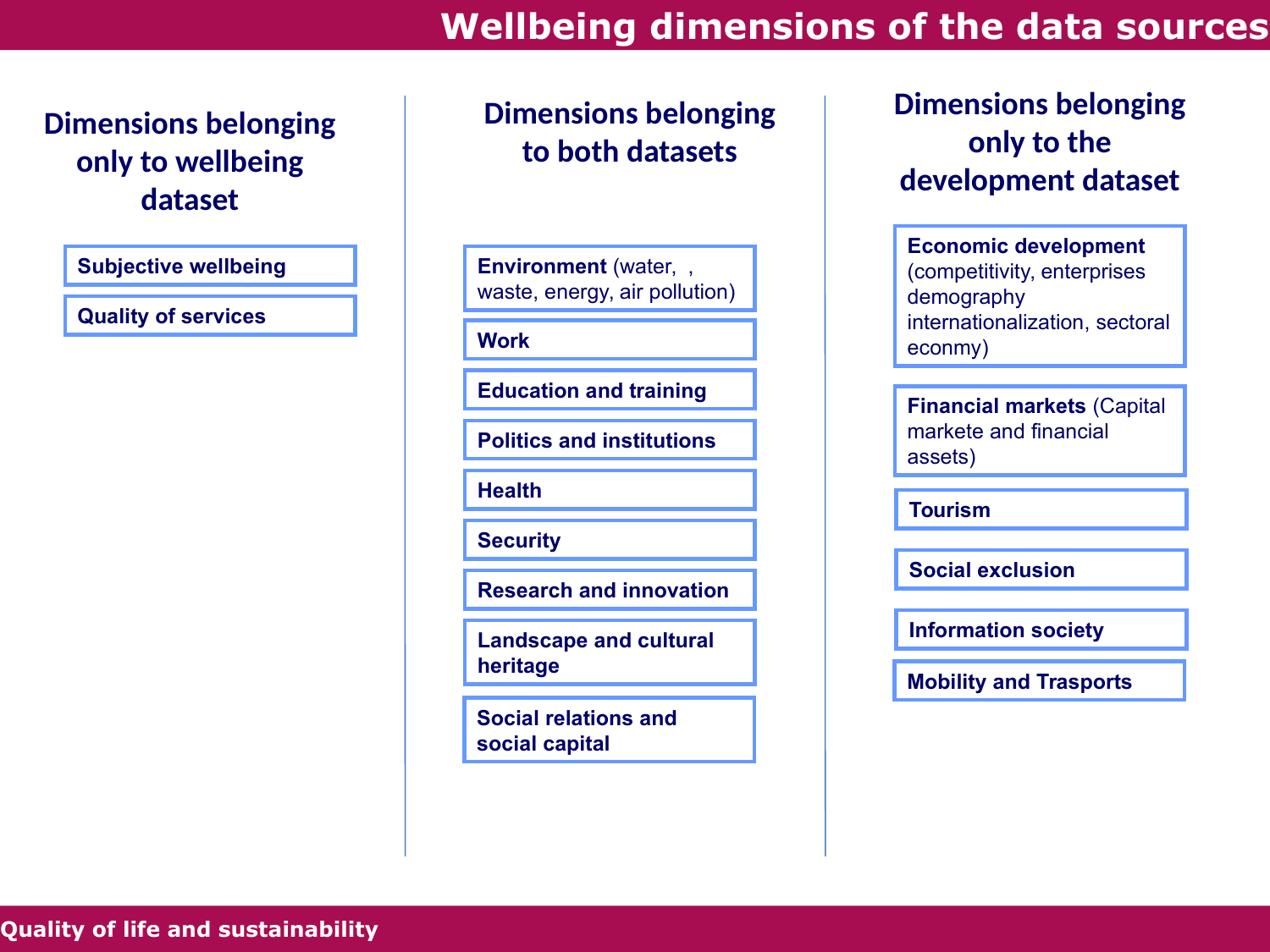This is a macro structure of the model. The blue boxes represent dimensions not belonging to wellbeing archives

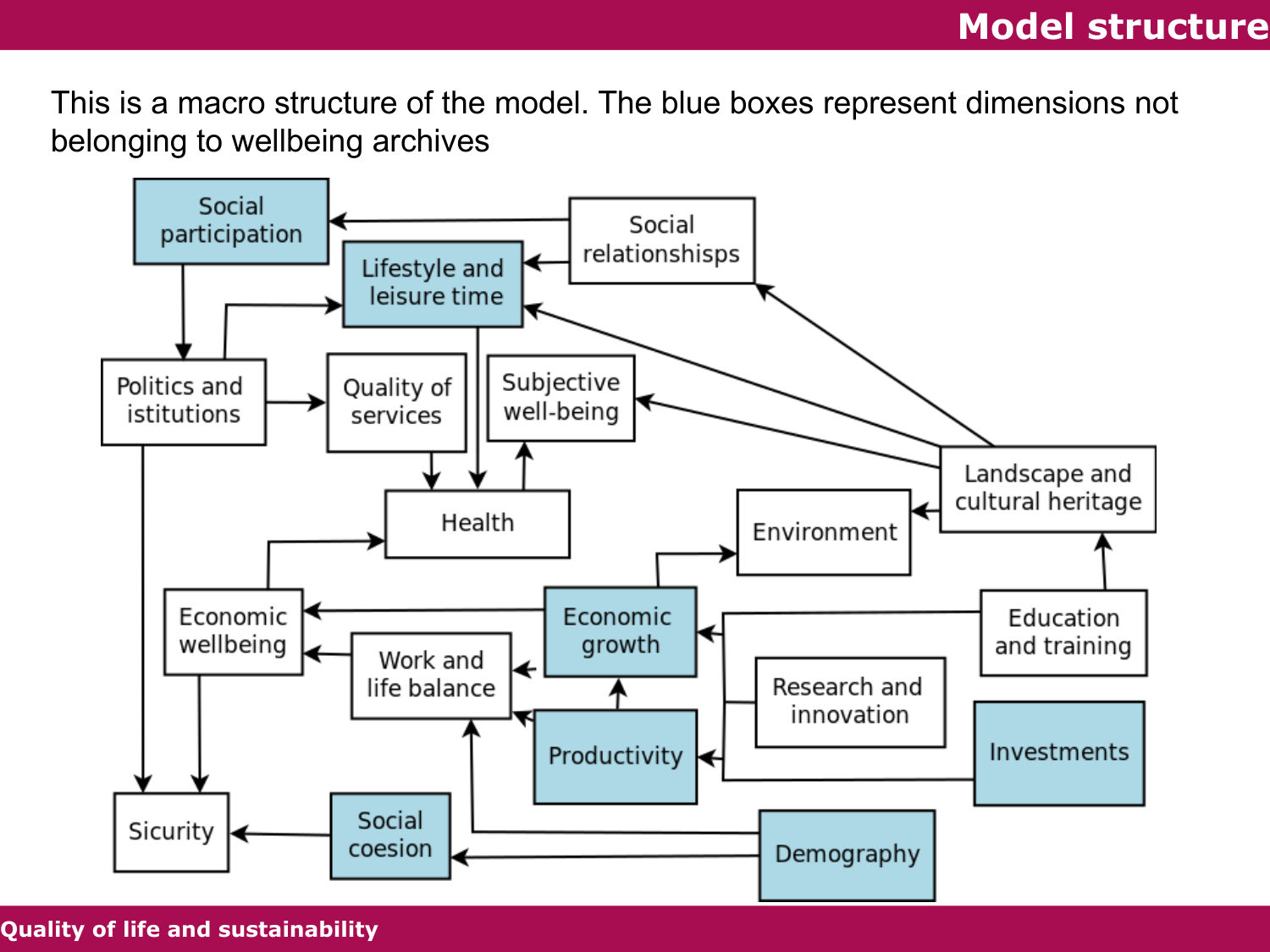### **Determinants of health indicators**



This specification and the relative parameter estimates are a work in progress (not definitive)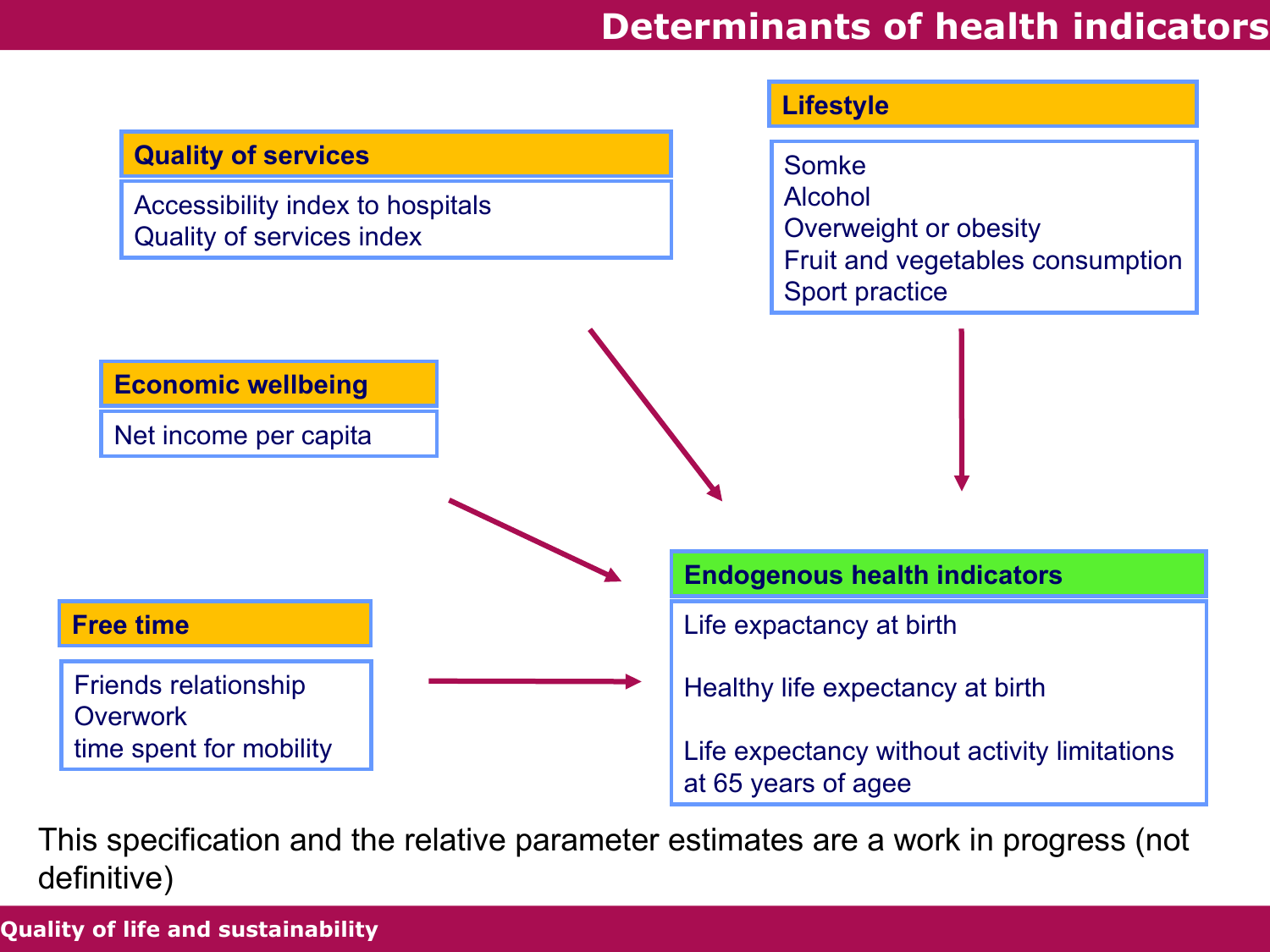# **Specifications on health indicators**

| Variable                                                                                        | Units of<br>measure<br>ment | Life<br>expectanc<br>y at birth<br>(female) | Life<br>expectanc<br>y at birth<br>(male) | <b>Healthy life</b><br>expectanc<br>y at birth<br>(female) | <b>Healthy life</b><br>expectancy<br>at birth<br>(male) | Life expectancy<br>without activity<br>limitations at 65<br>years of age<br>(female) | Life expectancy<br>without activity<br>limitations at 65<br>years of age (male) |
|-------------------------------------------------------------------------------------------------|-----------------------------|---------------------------------------------|-------------------------------------------|------------------------------------------------------------|---------------------------------------------------------|--------------------------------------------------------------------------------------|---------------------------------------------------------------------------------|
| <b>Constant</b>                                                                                 | years                       | 73.996***                                   | 66.333***                                 | 55.950***                                                  | 60.379***                                               | 12.614***                                                                            | 15.797***                                                                       |
| Smokers aged 14 and over                                                                        | %                           | $-0.114***$                                 | $-0.176***$                               | $-0.074**$                                                 | $-0.101**$                                              | $-0.099***$                                                                          | $-0.153***$                                                                     |
| Obese people aged 18 and over                                                                   | $\%$                        |                                             |                                           |                                                            | $-0.026*$                                               | $-0.021*$                                                                            | $-0.004*$                                                                       |
| alcohol consumers at risk aged<br>14 and over                                                   | $\%$                        | $-0.056***$                                 | $-0.124***$                               | $-0.134***$                                                | $-0.175***$                                             | $-0.042***$                                                                          | $-0.165***$                                                                     |
| adjusted average disposable<br>income (per capita)                                              | euros                       | $0.001***$                                  | $0.001***$                                | $0.001***$                                                 | $0.0003***$                                             |                                                                                      |                                                                                 |
| People aged 14 and over who<br>declare themselves very satisfied<br>with the friendly relations | $\%$                        | $0.038***$                                  | $0.064***$                                | $0.083***$                                                 | $0.053***$                                              |                                                                                      |                                                                                 |
| Persons aged 3 and over who<br>consume at least four daily<br>servings of fruits and vegetables | %                           |                                             |                                           |                                                            |                                                         | $-0.008*$                                                                            | $0.012*$                                                                        |
| People aged 15-64 who play<br>more than 60 hours per week of<br>paid work and / or family       | $\%$                        | $-0.019*$                                   | $-0.019*$                                 | $-0.106***$                                                | $-0.065***$                                             | $-0.001*$                                                                            | $-0.013*$                                                                       |
| Accessibility index to hospitals                                                                | $\%$                        |                                             |                                           | $0.030*$                                                   | $0.094*$                                                |                                                                                      |                                                                                 |
| people aged 14 and over who do<br>not practice any physical activity                            | $\%$                        | $-0.023**$                                  | $-0.016**$                                | $-0.039**$                                                 | $-0.047**$                                              | $-0.024**$                                                                           | $-0.050**$                                                                      |
|                                                                                                 |                             |                                             |                                           |                                                            |                                                         |                                                                                      |                                                                                 |
| Average of dependent variable                                                                   |                             | 83.26                                       | 77.64                                     | 55.24                                                      | 57.64                                                   | 8.48                                                                                 | 8.79                                                                            |
| R-squared                                                                                       |                             | 0.89                                        | 0.85                                      | 0.92                                                       | 0.92                                                    | 0.86                                                                                 | 0.71                                                                            |
| <b>Number of observations</b>                                                                   |                             | 360                                         | 360                                       | 380                                                        | 380                                                     | 320                                                                                  | 320                                                                             |

#### **Qualità della vita e stili i vita**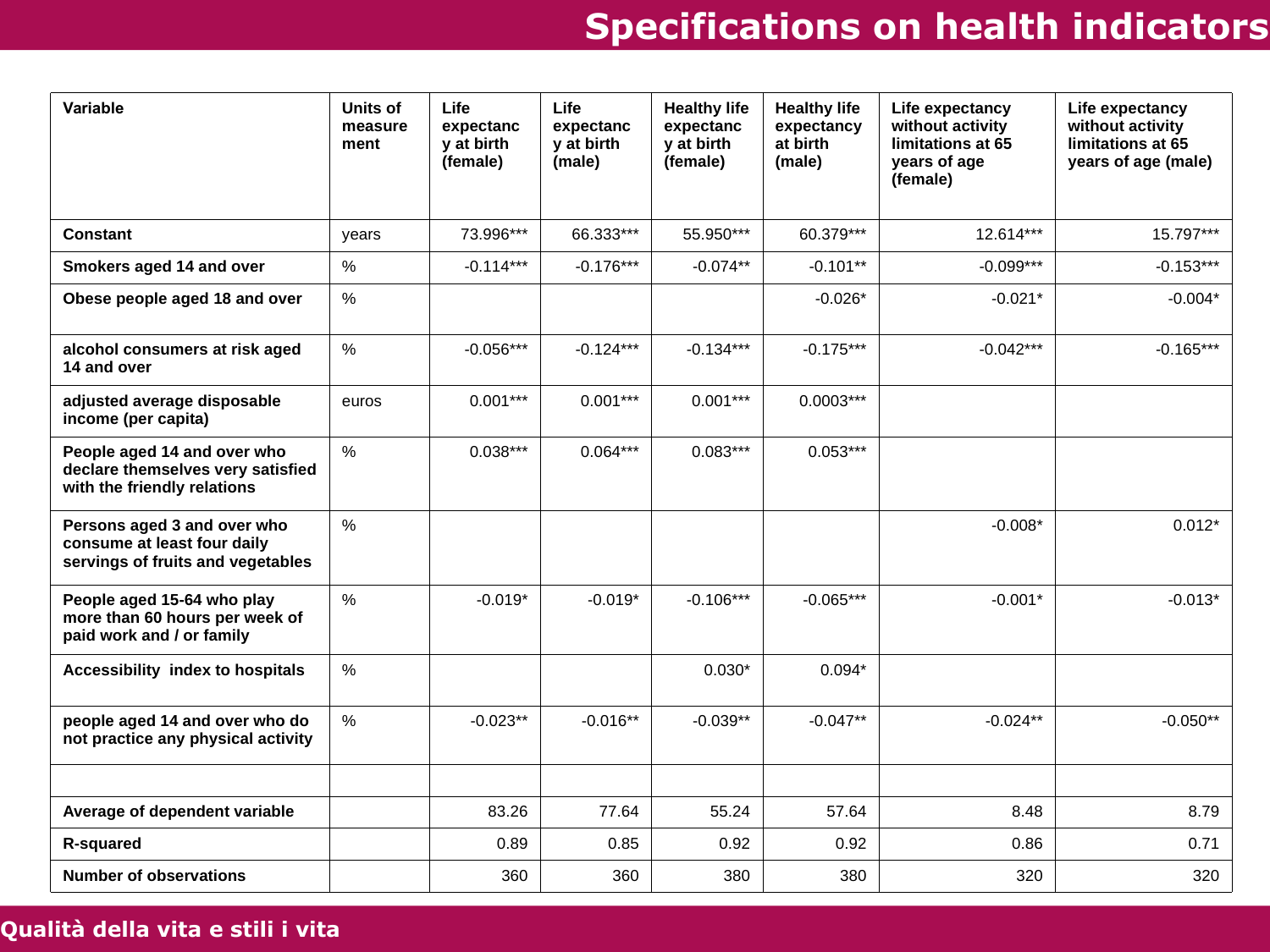# **Determinants of security indicators**



This specification and the relative parameter estimates are a work in progress (not definitive)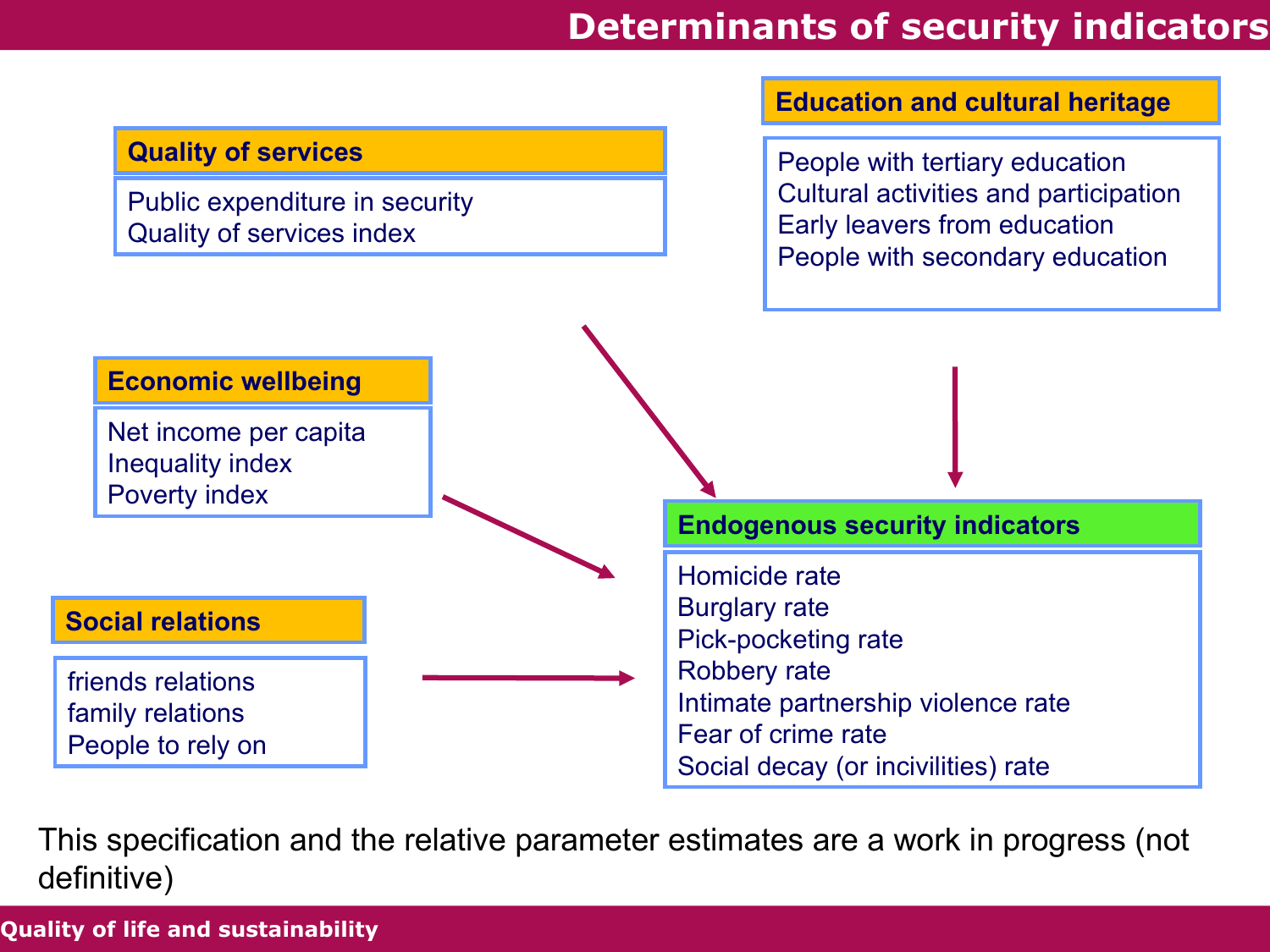# **Specifications on security indicators**

| Variable                                     | <b>Units of</b><br>measurement | homicide<br>rate | burglary rate | <b>Pick</b><br>pocketing<br>rate | robbery<br>rate | <b>Concrete</b><br>fear rate | <b>Social</b><br>decay (or<br>incivilities)<br>rate |
|----------------------------------------------|--------------------------------|------------------|---------------|----------------------------------|-----------------|------------------------------|-----------------------------------------------------|
| <b>Constant</b>                              |                                | 2.28529***       | 6.78762*      | 3.40485*                         | $-0.06687$      | 4.48300*                     | $9.71216***$                                        |
| Disposable income inequality                 | $\%$                           | 0.08639**        | $0.15834*$    | $0.12942*$                       |                 | 0.19102                      | 0.65895***                                          |
| Social participation                         | $\%$                           | $-0.00237$       |               |                                  |                 |                              |                                                     |
| <b>Generalized trust</b>                     | $\%$                           | $-0.01283***$    | $-0.02945**$  | $-0.00232$                       |                 |                              |                                                     |
| People to rely on                            | $\%$                           |                  |               |                                  | $-0.03730***$   | $0.12064*$                   |                                                     |
| People with tertiary education               | $\%$                           | 0.01318          | $-0.41868$    | $-0.06221$                       |                 |                              |                                                     |
| <b>Cultural participation</b>                | $\%$                           | $0.01986*$       |               | $-0.03581$                       | $-0.03889***$   |                              | $0.03377*$                                          |
| No profit organizations                      | $\%$                           | 0.00453          | $-0.04032***$ | $-0.02482***$                    | $-0.00036$      | 0.00829                      | 0.00958**                                           |
| <b>Association funding</b>                   | $\%$                           | $-0.003$         | 0.02723       | 0.00793                          | 0.00165         | $-0.04886***$                | $0.00067*$                                          |
| Per capita adjusted disposable<br>income     | euros                          | $-0.00005**$     | $-0.00036*$   | $-0.00020*$                      | $-0.00009*$     | $-0.00044*$                  |                                                     |
| Early leavers from education and<br>training | $\%$                           |                  |               |                                  |                 |                              |                                                     |
| People at risk of poverty                    | $\%$                           |                  | $0.41329***$  |                                  | $0.03478***$    | $0.06224*$                   | $-0.18492*$                                         |
| Quality of service index                     | $\%$                           |                  |               |                                  |                 | $0.00945*$                   | $-0.00038*$                                         |
|                                              |                                |                  |               |                                  |                 |                              |                                                     |
| Average of dependent variable                |                                | 1.08             | 9.79          | 4.54                             | 1.40            | 9.80                         | 13.94                                               |
| R-squared                                    |                                | 0.25             | 0.66          | 0.49                             | 0.52            | 0.43                         | 0.41                                                |
| <b>Number of observations</b>                |                                | 320              | 340           | 340                              | 320             | 340                          | 340                                                 |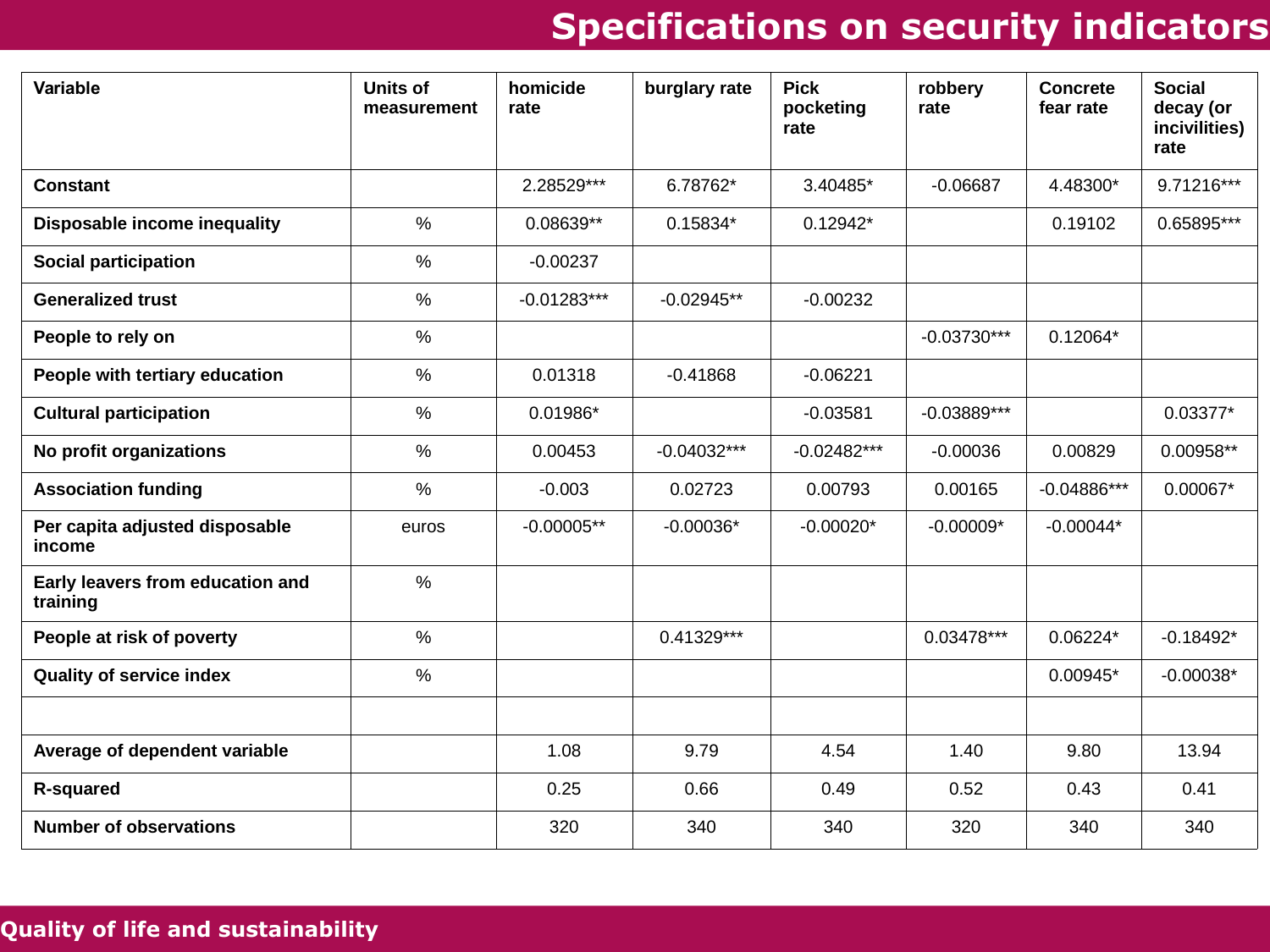On Decembre  $7<sup>th</sup>$  was voted the italan financial act for 2017 that has several type of reforms and policies

CORPARATE TAXES RATE FROM 27.4% TO 24% ELIMINATION OF EQUITALIA REFORM OF SECTOR STUDIES TAXES FOR SMALL BUSINESSES AT 24% ON PROFIT REINVESTED PACKAGE FOR BUSINESS COMPETITIVENESS AND R&S INVESTMENT TO IMPROVE EXPORT OF MADE IN ITALY GUARANTEE FUND FOR SMEs VOLONTARY DISCOLSURE CAPITAL RETURN FROM ABROAD AND SAFEGUARD TERM CHANGES TO PENSION SYSTEM REPAIR EARTHQUAKE DAMAGES SUBSIDIES FOR MIGRANTS FEE RAI FROM 100 TO 90 EURO **AID FOR FAMILIES WITH ISEE BELOW 3000 EURO**  BUNOUS BABY AND DISCOUNTS ON INFANT PRODUCTS AND NURESRIES FEES **BONUS FOR 18 YEARS OLD YOUTH TO SPENT FOR ACTIVITIES 'CULTURAL SCHOLARSHIPS** ECOBONUS FOR HOUSE FURNITURE AND RENOVATIONS REFORMS FOR PUBLIC ADMINISTRATIONS AND BANKS 2 BILLION TO HEALTH SYSTEM

3 BILLION TO LOCAL AUTHORITIES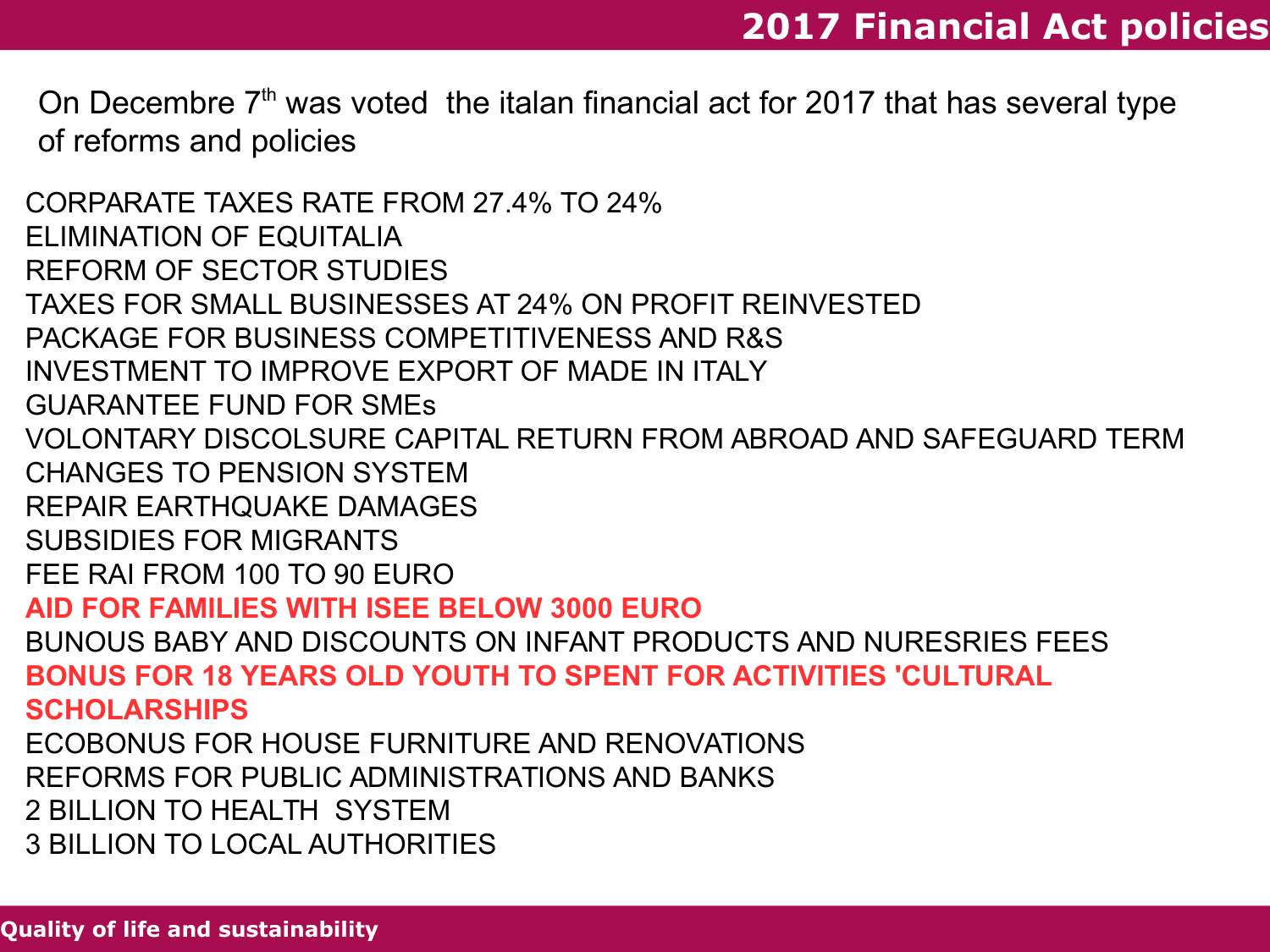Poverty subsidies (SIA=Sostegno Inclusione Attiva) for families below the absolute poverty line (ISEE under 3000 euro).

Active inclusion in working population for adults (presence of unemployed) and active schooling inclusion for children (one member with less than 18 years old). Subsidy from 960 euro per year for families of one component to  $4800 \text{ } \in$  families with more than 4 components

Obligation to follow a path of integration by actively seeking employment and then re-entering the world of work for adults and school performance for children in compulsory education and health protection of children and babies.

#### **Direct effect on some exogenous indicators (in Italy)**

**Inequality index of net income decrease of 1.4% (from 5.78 to 5.71) % of people under absolute poverty line decrease of 2.9% (from 6.80 to 6.60) Financial vulnerability decrease of 0.4% (form 4.80 to 4.78) % of families with a serius material deprivation decrease of 1.7% (11.6 to 11.43)**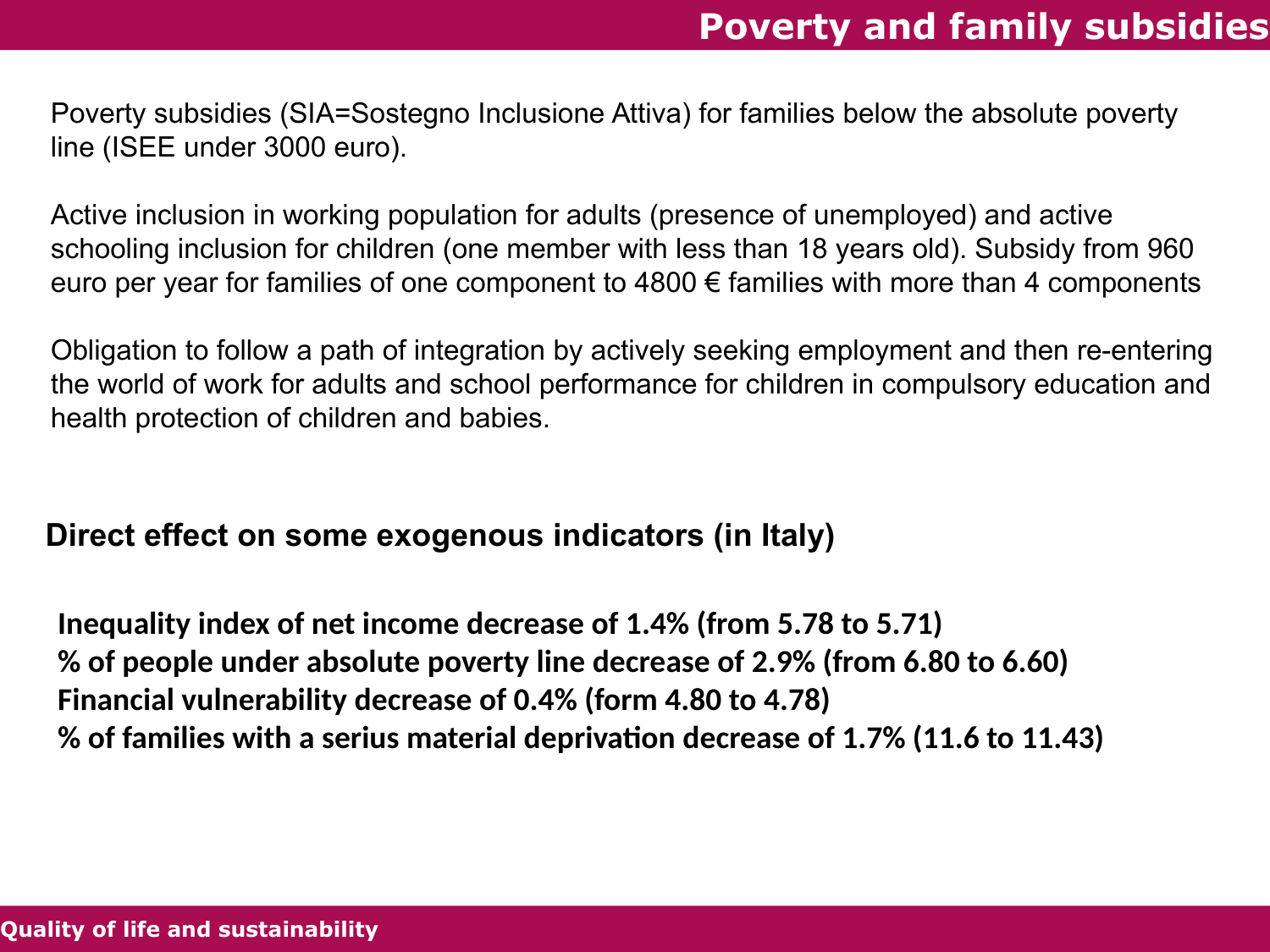## **Indirect effect of poverty subsidies on wellbeing**

#### **%variation of some endogenous wellbeing indicators**



-0.5000% -0.4000% -0.3000% -0.2000% -0.1000% 0.0000% 0.1000% 0.2000%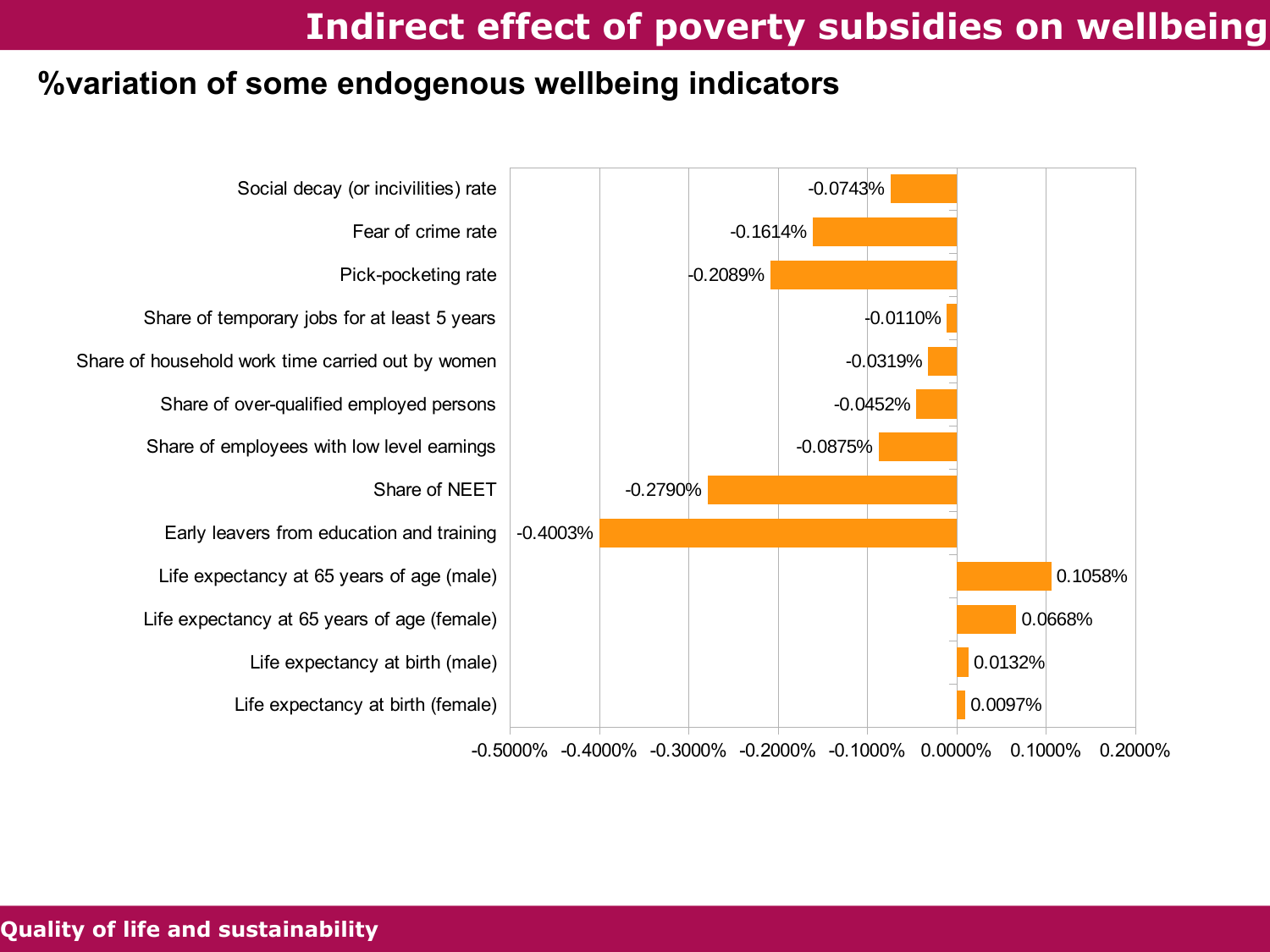## **Cultural bonus**

About 550000 young people of 18 year old will receive 500  $\epsilon$  each one to use for expenditures in cultural services

Allows young and older, who meet the requirements, they can buy online tickets for museums, concerts, exhibitions, live shows, cinema, books, e-books, etc.

Scholarships to help deserving students who, because of low income problems, they could opt to study, for the redevelopment of the suburbs

2 per thousand to cultural associations.

#### **Direct effect on some exogenous indicators (in Italy)**

**Association funding: increase of 1.38% (from 14.5 to 14.7) No profit organizations: increase of 2.76% (from 50.7 to 52.1) Municipal expenditure for cultural heritage: increase of 1.98.% (form 10.1 to 10.3) Cultural participation: increase of 0.75% (26.7 to 26.9) Enrollment rate at university: increase of 1.83% (from 49.2 to 50.1)**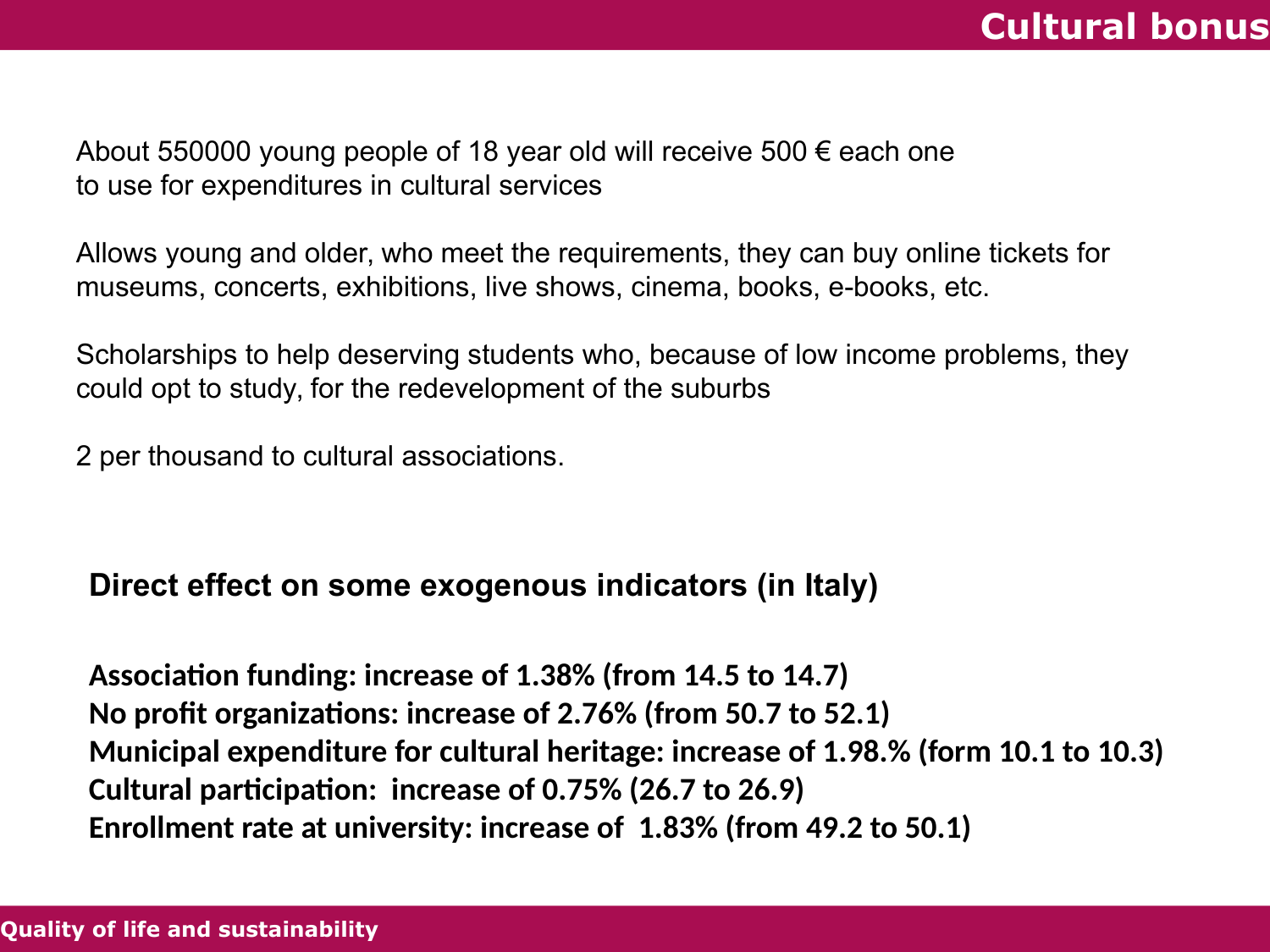# **Indirect effect of cultural package on wellbeing**

#### **%variation of some endogenous wellbeing indicators**



% change of endogenous indicators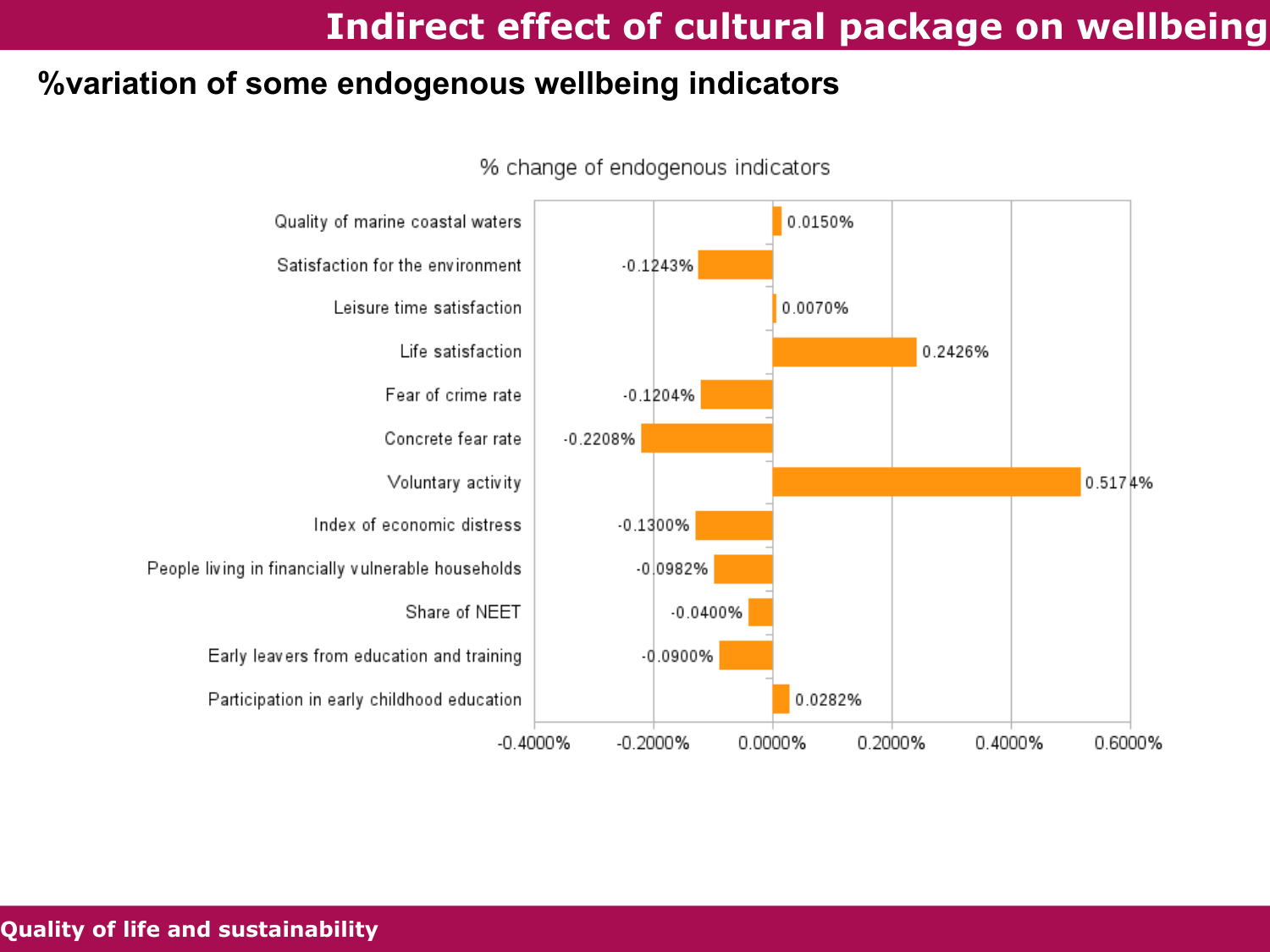**Let it be A a positive composite indicator, aggregation of a set of** *H* **outcome indicators** *h<sup>1</sup> , h2 , h3* **...**

$$
\Delta A = \sum_{i=1}^{H} \alpha_i \cdot \Delta h_i
$$



**Suppose we know the equation** *i* **that relate each** *h<sup>i</sup>* **outcome**  with a set of exogenous indicators  $e_{ij}$ ,  $e_{ij}$ ,  $e_{ij}$ ,...

Suppose we know the public expenditure  $c_{i1}$ ,  $c_{i2}$ ,  $c_{i3}$  to change of 1% each one of the exogenous indicators  $e_{i1}$ ,  $e_{i2}$ ,  $e_{i3}$ , etc.  $cost_{ij} = c_{ij} \cdot \Delta e_{ij}$ 

$$
\begin{bmatrix}\n\max_{\Delta e} \Delta A = \left[ \sum_{i=1}^{H} \alpha_i \cdot \Delta h_i \right] = \left[ \sum_{i=1}^{H} \alpha_i \cdot \left( \sum_{j=1}^{E_i} \beta_{ij} \Delta e_{ij} \right) \right] \\
\text{s.t.} \\
\left[ \sum_{i=1}^{H} \left( \sum_{j=1}^{E_i} c_{ij} \Delta e_{ij} \right) \right] \leq p\% gdp\n\end{bmatrix}
$$

**Then for each percentage** *p* **of the gdp we can find the ammount of variations of each exogenous indicator that maximize the change of A under the constraint that the**   $\left[\begin{array}{c} \sum_{i=1}^{n} \left( \sum_{j=1}^{n} c_{ij} \Delta e_{ij} \right) \end{array}\right] \leq p\%$  *gdp* **b coverall expenditure of the policy was less to <b>the percentage** *p* of gdp